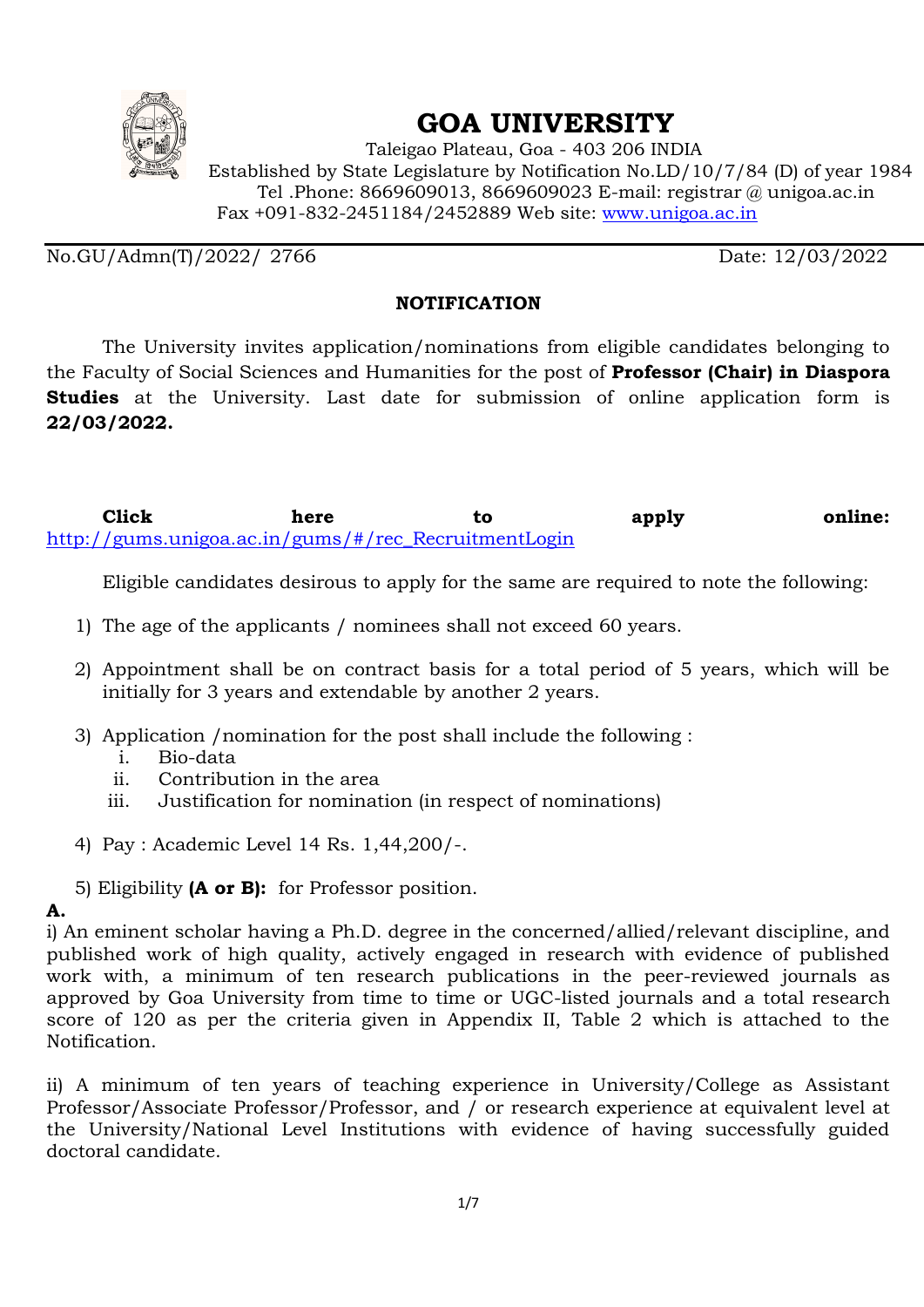#### **OR**

### **B.**

An outstanding professional, having a Ph.D. degree in the relevant/allied/applied disciplines, from an academic institutions (not included in A above) / industry, who has made significant contribution to the knowledge in the concerned/allied/relevant discipline, supported by documentary evidence provided he/she has ten years experience.

Application Fees :  $\bar{\tau}$  1000/-

 $\bar{\tau}$  7000/- for candidates from abroad

Physically disabled candidates are exempted from the payment of application fees.

The application fee as indicated above can be paid online by way of debit card or credit card or any other online mode.

Applications duly completed in all respects along with the prescribed application fee and relevant enclosures shall be submitted online on or before **22.03.2022.**

 $Sd$  /-Date : 12.03.2022 (Prof. V.S. Nadkarni) REGISTRAR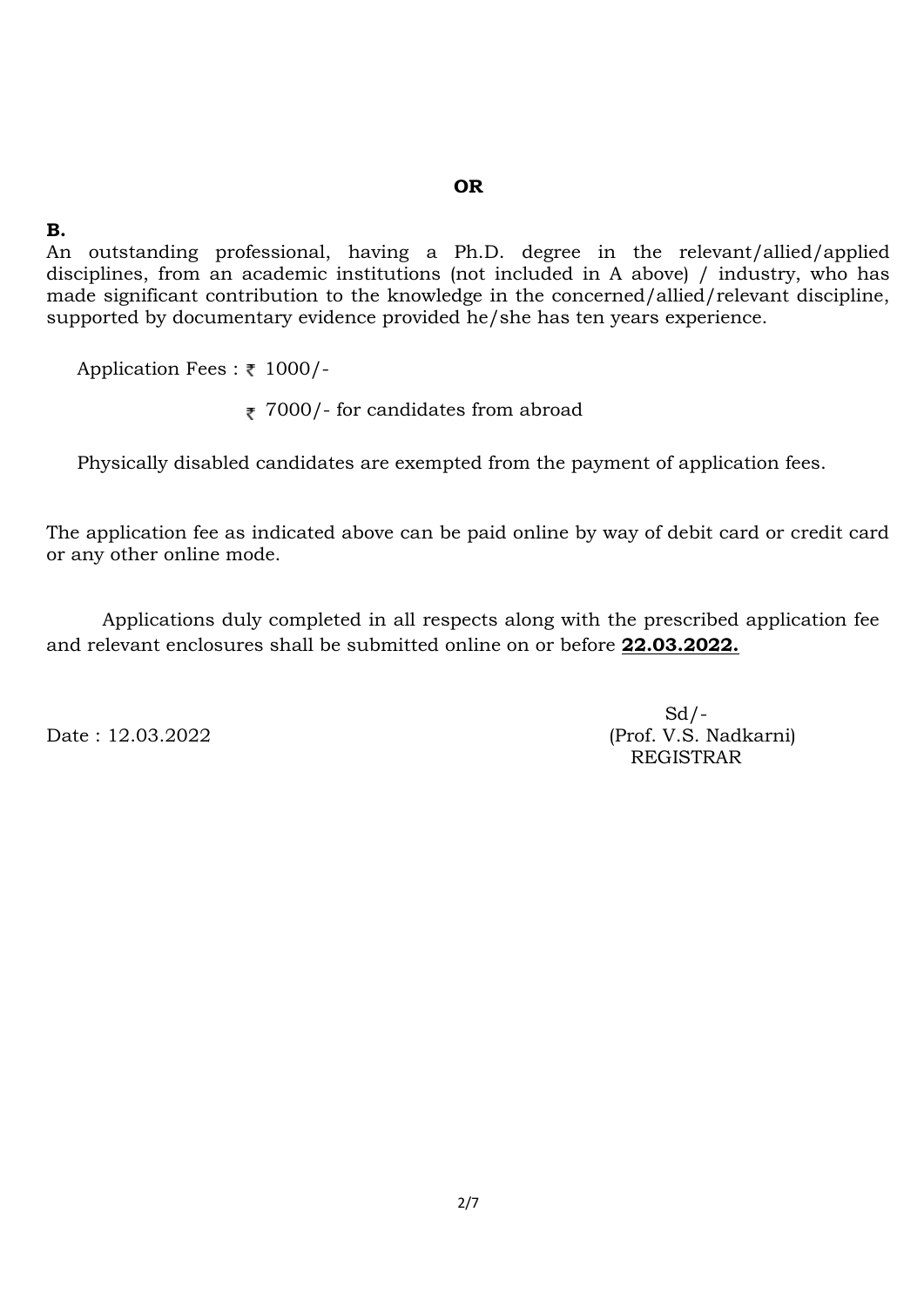# **Appendix II Table 2**

# **Methodology for University Teachers for calculating Academic/Research Score**

(Assessment must be based on evidence produced by the teacher such as: copy of publications, project sanction letter, utilization and completion certificates issued by the College and acknowledgements for patent filing and approval letters, students' Ph.D. award letter, etc,.)

| <b>Activity</b><br><b>Sciences</b><br>No.<br>claimed<br>Languages<br>/Engineering<br>Humanities/ Arts/<br>b<br>Social Sciences /<br>Agriculture/<br>y the<br><b>Medical</b><br>Library<br><b>Applicant</b><br>Education/<br>/Veterinary<br><b>Sciences</b><br>Physical<br>Education/<br><b>Commerce</b><br>Management &<br>other<br>related<br>disciplines<br>1.<br>Research<br>Papers<br>in<br>the<br>08 per paper<br>10 per paper<br>peer-reviewed journals<br>or UGC listed Journals.<br>2.<br>Publications (other than<br><b>Research papers)</b><br><b>Books authored which</b><br>(a)<br>are published by;<br>12<br>International publishers<br>12<br>National Publishers<br>10<br>10<br>Chapter in Edited Book<br>05<br>05<br>Editor of Book by<br>10<br>10<br>International<br>Publisher<br>Editor of Book by<br>08<br>08<br>National Publisher<br>(b) Translation works in | Sr. | <b>Academic/Research</b> | <b>Faculty of</b> | Faculty<br>of | <b>Scores</b> |
|-------------------------------------------------------------------------------------------------------------------------------------------------------------------------------------------------------------------------------------------------------------------------------------------------------------------------------------------------------------------------------------------------------------------------------------------------------------------------------------------------------------------------------------------------------------------------------------------------------------------------------------------------------------------------------------------------------------------------------------------------------------------------------------------------------------------------------------------------------------------------------------|-----|--------------------------|-------------------|---------------|---------------|
|                                                                                                                                                                                                                                                                                                                                                                                                                                                                                                                                                                                                                                                                                                                                                                                                                                                                                     |     |                          |                   |               |               |
|                                                                                                                                                                                                                                                                                                                                                                                                                                                                                                                                                                                                                                                                                                                                                                                                                                                                                     |     |                          |                   |               |               |
|                                                                                                                                                                                                                                                                                                                                                                                                                                                                                                                                                                                                                                                                                                                                                                                                                                                                                     |     |                          |                   |               |               |
|                                                                                                                                                                                                                                                                                                                                                                                                                                                                                                                                                                                                                                                                                                                                                                                                                                                                                     |     |                          |                   |               |               |
|                                                                                                                                                                                                                                                                                                                                                                                                                                                                                                                                                                                                                                                                                                                                                                                                                                                                                     |     |                          |                   |               |               |
|                                                                                                                                                                                                                                                                                                                                                                                                                                                                                                                                                                                                                                                                                                                                                                                                                                                                                     |     |                          |                   |               |               |
|                                                                                                                                                                                                                                                                                                                                                                                                                                                                                                                                                                                                                                                                                                                                                                                                                                                                                     |     |                          |                   |               |               |
|                                                                                                                                                                                                                                                                                                                                                                                                                                                                                                                                                                                                                                                                                                                                                                                                                                                                                     |     |                          |                   |               |               |
|                                                                                                                                                                                                                                                                                                                                                                                                                                                                                                                                                                                                                                                                                                                                                                                                                                                                                     |     |                          |                   |               |               |
|                                                                                                                                                                                                                                                                                                                                                                                                                                                                                                                                                                                                                                                                                                                                                                                                                                                                                     |     |                          |                   |               |               |
|                                                                                                                                                                                                                                                                                                                                                                                                                                                                                                                                                                                                                                                                                                                                                                                                                                                                                     |     |                          |                   |               |               |
|                                                                                                                                                                                                                                                                                                                                                                                                                                                                                                                                                                                                                                                                                                                                                                                                                                                                                     |     |                          |                   |               |               |
|                                                                                                                                                                                                                                                                                                                                                                                                                                                                                                                                                                                                                                                                                                                                                                                                                                                                                     |     |                          |                   |               |               |
|                                                                                                                                                                                                                                                                                                                                                                                                                                                                                                                                                                                                                                                                                                                                                                                                                                                                                     |     |                          |                   |               |               |
|                                                                                                                                                                                                                                                                                                                                                                                                                                                                                                                                                                                                                                                                                                                                                                                                                                                                                     |     |                          |                   |               |               |
|                                                                                                                                                                                                                                                                                                                                                                                                                                                                                                                                                                                                                                                                                                                                                                                                                                                                                     |     |                          |                   |               |               |
|                                                                                                                                                                                                                                                                                                                                                                                                                                                                                                                                                                                                                                                                                                                                                                                                                                                                                     |     |                          |                   |               |               |
|                                                                                                                                                                                                                                                                                                                                                                                                                                                                                                                                                                                                                                                                                                                                                                                                                                                                                     |     |                          |                   |               |               |
|                                                                                                                                                                                                                                                                                                                                                                                                                                                                                                                                                                                                                                                                                                                                                                                                                                                                                     |     |                          |                   |               |               |
|                                                                                                                                                                                                                                                                                                                                                                                                                                                                                                                                                                                                                                                                                                                                                                                                                                                                                     |     |                          |                   |               |               |
|                                                                                                                                                                                                                                                                                                                                                                                                                                                                                                                                                                                                                                                                                                                                                                                                                                                                                     |     |                          |                   |               |               |
|                                                                                                                                                                                                                                                                                                                                                                                                                                                                                                                                                                                                                                                                                                                                                                                                                                                                                     |     |                          |                   |               |               |
|                                                                                                                                                                                                                                                                                                                                                                                                                                                                                                                                                                                                                                                                                                                                                                                                                                                                                     |     |                          |                   |               |               |
|                                                                                                                                                                                                                                                                                                                                                                                                                                                                                                                                                                                                                                                                                                                                                                                                                                                                                     |     |                          |                   |               |               |
|                                                                                                                                                                                                                                                                                                                                                                                                                                                                                                                                                                                                                                                                                                                                                                                                                                                                                     |     |                          |                   |               |               |
|                                                                                                                                                                                                                                                                                                                                                                                                                                                                                                                                                                                                                                                                                                                                                                                                                                                                                     |     |                          |                   |               |               |
|                                                                                                                                                                                                                                                                                                                                                                                                                                                                                                                                                                                                                                                                                                                                                                                                                                                                                     |     |                          |                   |               |               |
|                                                                                                                                                                                                                                                                                                                                                                                                                                                                                                                                                                                                                                                                                                                                                                                                                                                                                     |     |                          |                   |               |               |
|                                                                                                                                                                                                                                                                                                                                                                                                                                                                                                                                                                                                                                                                                                                                                                                                                                                                                     |     |                          |                   |               |               |
|                                                                                                                                                                                                                                                                                                                                                                                                                                                                                                                                                                                                                                                                                                                                                                                                                                                                                     |     |                          |                   |               |               |
| <b>Indian and Foreign</b>                                                                                                                                                                                                                                                                                                                                                                                                                                                                                                                                                                                                                                                                                                                                                                                                                                                           |     |                          |                   |               |               |
| Languages by qualified<br>faculties                                                                                                                                                                                                                                                                                                                                                                                                                                                                                                                                                                                                                                                                                                                                                                                                                                                 |     |                          |                   |               |               |
| Chapter or Research paper<br>03<br>03                                                                                                                                                                                                                                                                                                                                                                                                                                                                                                                                                                                                                                                                                                                                                                                                                                               |     |                          |                   |               |               |
| <b>Book</b><br>08<br>08                                                                                                                                                                                                                                                                                                                                                                                                                                                                                                                                                                                                                                                                                                                                                                                                                                                             |     |                          |                   |               |               |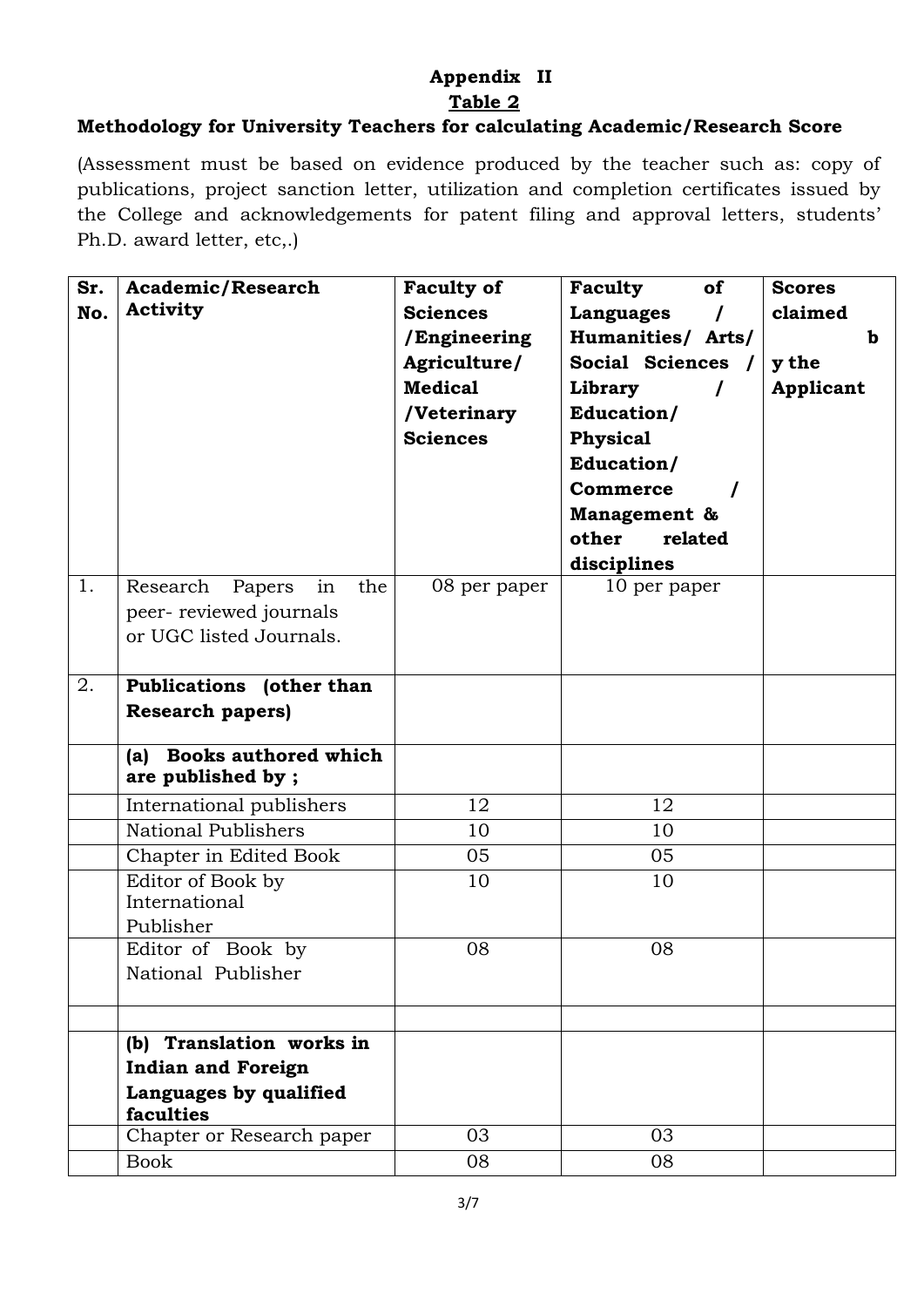| 3<br>Creation of ICT mediated             |              |                  |  |
|-------------------------------------------|--------------|------------------|--|
| <b>Teaching Learning</b>                  |              |                  |  |
| pedagogy and content and                  |              |                  |  |
| development of                            |              |                  |  |
| new and innovative                        |              |                  |  |
| courses and curricula                     |              |                  |  |
| (a) Development of                        | 05           | 05               |  |
| Innovative                                |              |                  |  |
| pedagogy                                  |              |                  |  |
| (b) Design of new curricula               | 02 per       | 02 per           |  |
| and                                       | curricula/co | curricula/course |  |
| courses                                   | urse         |                  |  |
| (c) MOOCs                                 |              |                  |  |
| Development of complete                   | 20           | 20               |  |
| MOOCs in 4 quadrants (4                   |              |                  |  |
| credit course) (In case of                |              |                  |  |
| MOOCs of                                  |              |                  |  |
| credits<br>05<br>lesser                   |              |                  |  |
| marks/credit)                             |              |                  |  |
| MOOCs (developed in 4                     | 05           | 05               |  |
| quadrant)                                 |              |                  |  |
| per module/lecture                        |              |                  |  |
| Content writer/subject                    | 02           | 02               |  |
| matter expert for                         |              |                  |  |
| each module of MOOCs                      |              |                  |  |
| (at least one quadrant)                   |              |                  |  |
| Coordinator<br>for<br>Course              | 08           | 08               |  |
| MOOCs (4 credit course)(In                |              |                  |  |
| case of MOOCs of lesser                   |              |                  |  |
| credits 02                                |              |                  |  |
| marks/credit)                             |              |                  |  |
| (d) E-Content                             |              |                  |  |
|                                           |              |                  |  |
| Development of e-Contentin                | 12           | 12               |  |
| quadrants for<br>4<br>a                   |              |                  |  |
| complete course/e-book                    |              |                  |  |
| e-Content (developed in<br>$\overline{4}$ | 05           | 05               |  |
| quadrants) per module                     |              |                  |  |
| Contribution<br>to                        | 02           | 02               |  |
| development of e-content                  |              |                  |  |
| module<br>in<br>complete                  |              |                  |  |
| course/paper/e-book<br>(at)               |              |                  |  |
| least one                                 |              |                  |  |
| quadrant)                                 |              |                  |  |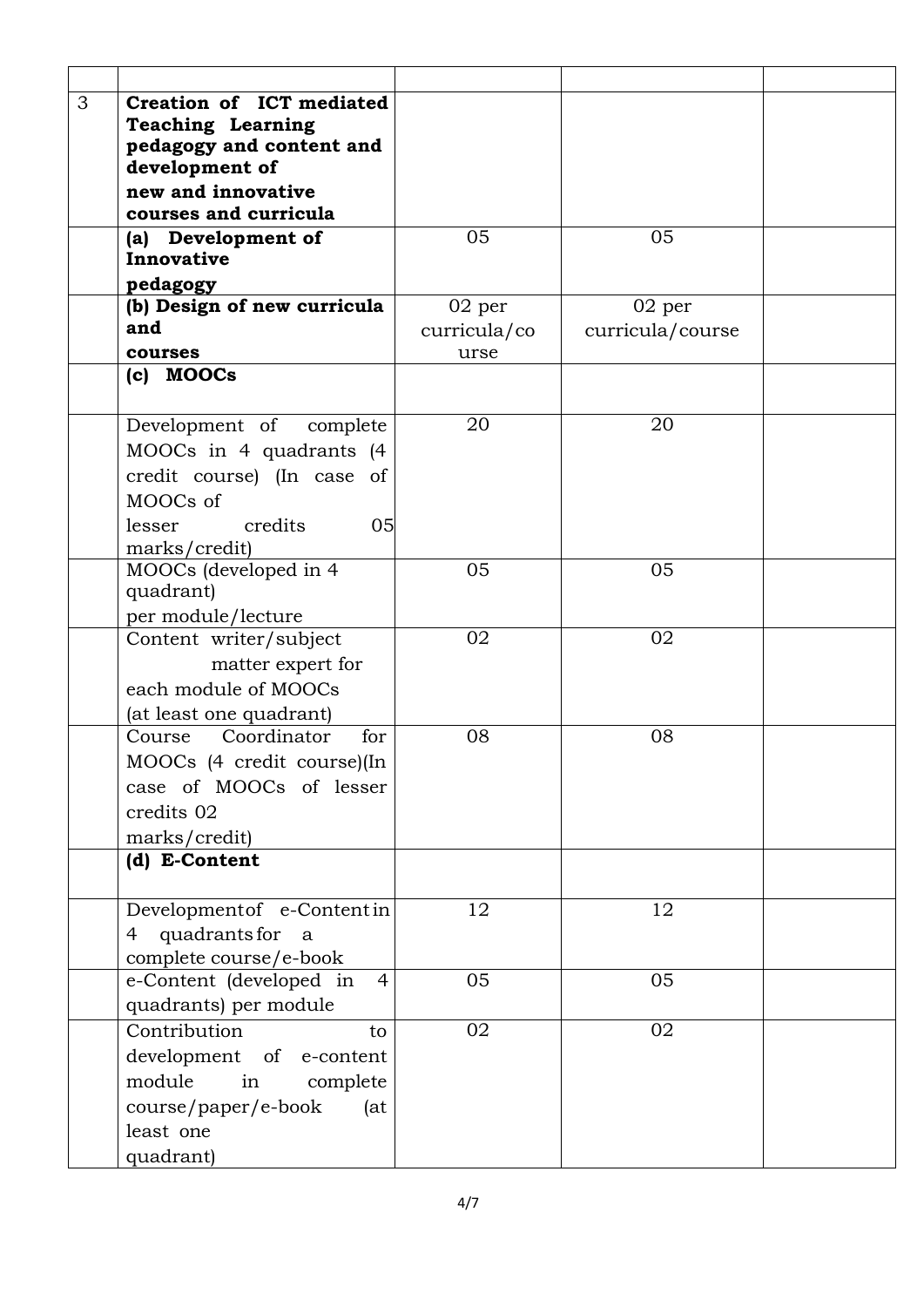|                 | Editor of e-content for      | 10            | 10            |  |
|-----------------|------------------------------|---------------|---------------|--|
|                 | complete                     |               |               |  |
|                 |                              |               |               |  |
| 4               | course/paper/e-book          |               |               |  |
|                 | (a) Research guidance        |               |               |  |
|                 | Ph.D.                        | 10 per degree | 10 per degree |  |
|                 |                              | awarded       | awarded       |  |
|                 |                              | 05 per thesis | 05 per thesis |  |
|                 |                              | submitted     | submitted     |  |
|                 |                              |               |               |  |
|                 | M. Phil/PG dissertation      | 02 per degree | 02 per degree |  |
|                 |                              | awarded       | awarded       |  |
|                 | <b>UG</b> dissertation       | 02 per degree | 02 per degree |  |
|                 |                              | awarded       | awarded       |  |
|                 | <b>Research</b><br>(b)       |               |               |  |
|                 | Projects                     |               |               |  |
|                 | Completed                    |               |               |  |
|                 |                              |               |               |  |
|                 | More than 10 lakhs           | 10            | 10            |  |
|                 |                              |               |               |  |
|                 | Less than 10 lakhs           | 05            | 05            |  |
|                 |                              |               |               |  |
|                 | (c) Research Projects        |               |               |  |
|                 | Ongoing                      |               |               |  |
|                 | More than 10 lakhs           | 05            | 05            |  |
|                 |                              |               |               |  |
|                 | Less than 10 lakhs           | 02            | 02            |  |
|                 |                              | 03            | 03            |  |
|                 | (d) Consultancy              |               |               |  |
| $5\overline{)}$ | (a) Patents                  |               |               |  |
|                 |                              |               |               |  |
|                 | International                | 10            | 10            |  |
|                 |                              |               |               |  |
|                 | National                     | 07            | 07            |  |
|                 |                              |               |               |  |
|                 | Policy<br>Document<br>(b)    |               |               |  |
|                 | (Submitted<br>to<br>an       |               |               |  |
|                 | International                |               |               |  |
|                 | body/                        |               |               |  |
|                 | organization                 |               |               |  |
|                 | lik                          |               |               |  |
|                 | $\mathbf e$                  |               |               |  |
|                 | UNO/UNESCO/World             |               |               |  |
|                 | Bank/<br>International       |               |               |  |
|                 | Monetary Fund etc. or        |               |               |  |
|                 | <b>Central Government or</b> |               |               |  |
|                 |                              |               |               |  |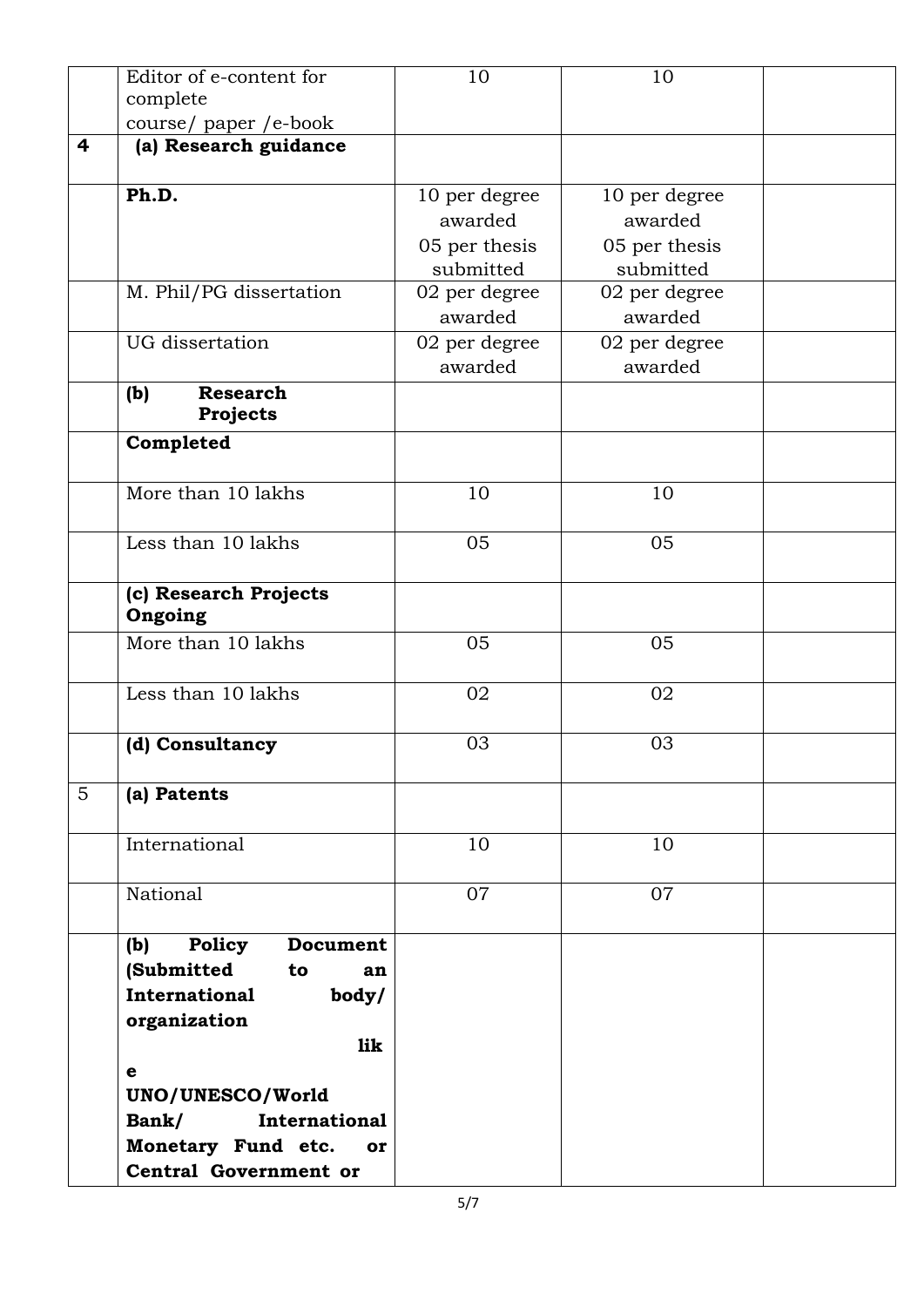|   | <b>State Government)</b>                                                                                                                                       |    |    |  |
|---|----------------------------------------------------------------------------------------------------------------------------------------------------------------|----|----|--|
|   | International                                                                                                                                                  | 10 | 10 |  |
|   | National                                                                                                                                                       | 07 | 07 |  |
|   | <b>State</b>                                                                                                                                                   | 04 | 04 |  |
| 6 | Invited Lectures/ Resource<br>Person/ paper presentation<br>in Seminars/ Conferences/<br>full paper in Conference<br>Proceedings will be<br>counted only once) |    |    |  |
|   | International (abroad)                                                                                                                                         | 07 | 07 |  |
|   | International (within<br>country)                                                                                                                              | 05 | 05 |  |
|   | National                                                                                                                                                       | 03 | 03 |  |
|   | State/University                                                                                                                                               | 02 | 02 |  |

The Research score for research papers would be augmented as follows:

The peer-reviewed journals as approved by Goa University from time to time or UGC listed Journals (Impact factor to be determined as per Thomson Reuters list):

| Paper in refereed journals without impact factor | $\overline{\phantom{0}}$ | 05 points |
|--------------------------------------------------|--------------------------|-----------|
| Paper with impact factor less than 1             |                          | 10 points |
| Paper with impact factor between 1 and 2         |                          | 15 points |
| Paper with impact factor between 2 and 5         |                          | 20 points |
| Paper with impact factor between 5 and 10        | $\blacksquare$           | 25 points |
| Paper with impact factor $> 10$                  |                          | 30 points |

Two authors: 70% of total value of publication for each author

More than two authors: 70^ of the total value of publication for the First/ Principal/ Corresponding author and 30% of the total value of publication for each of the joint authors.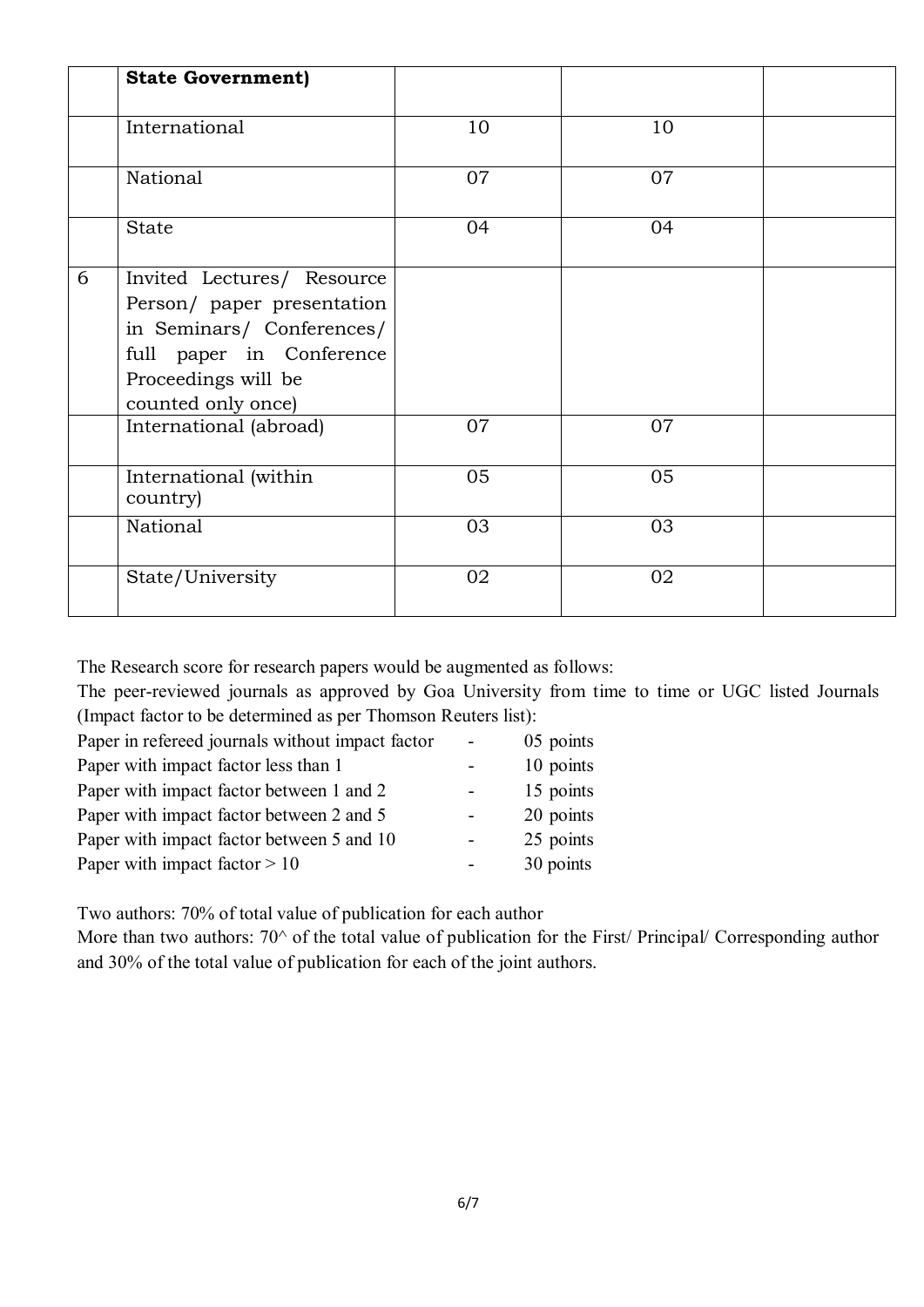- Joint Projects: Principal Investigator and Co-investigator would get 50% each. More than two authors: 70% of total value of publication for the First/Principal/Corresponding author and 30% of total value of publication for each of the joint authors.
- Joint Projects: Principal Investigator and Co-investigator would get 50% each.

# **Note:**

- Paper presented if part of edited book or proceeding then it can be claimed only once.
- For joint supervision of research students, the formula shall be 70% of the total score for Supervisor and Co-supervisor. Supervisor and Co-supervisor, both shall get 7 marks each.
- \*For the purpose of calculating research score of the teacher, the combined research score from the categories of 5(b). Policy Document and 6. Invited lectures/Resource Person/Paper presentation shall have an upper capping of thirty percent of the total research score of the
- teacher concerned.
- The research score shall be from the minimum of three categories out of six categories.

# **GOA UNIVERSITY**

# **Instructions**

- 1. The candidates will have to pay Rs.1000/- of fees. The candidates, who are applying from abroad, will have to pay Rs.7000/-.Physically disabled candidates are exempted from the payment of application fees.
- 2. Bank charges towards the online payment service as applicable will be additionally payable by the candidates.
- 3. Candidates have to first register themselves on the online portal. Once registered, the candidate will receive a mail to his/her mail ID as provided, for verification. The candidate should verify the mail ID by clicking the link 'Verify'. Immediately after verifying, the candidate will receive one more mail wherein a link will be provided to proceed for filling the application form.
- 4. There are seven parts which are required to be filled. The candidates may keep on saving the various parts of the application. The candidate is permitted to edit the application until it is finally uploaded. If necessary, the candidate may log out and login later to edit or complete the rest of the application form.
- 5. Once uploaded, the candidates will not be permitted to edit the application form.
- 6. Candidates should also upload, wherever asked, their degree certificates, statement of marks or other certificates in support of their educational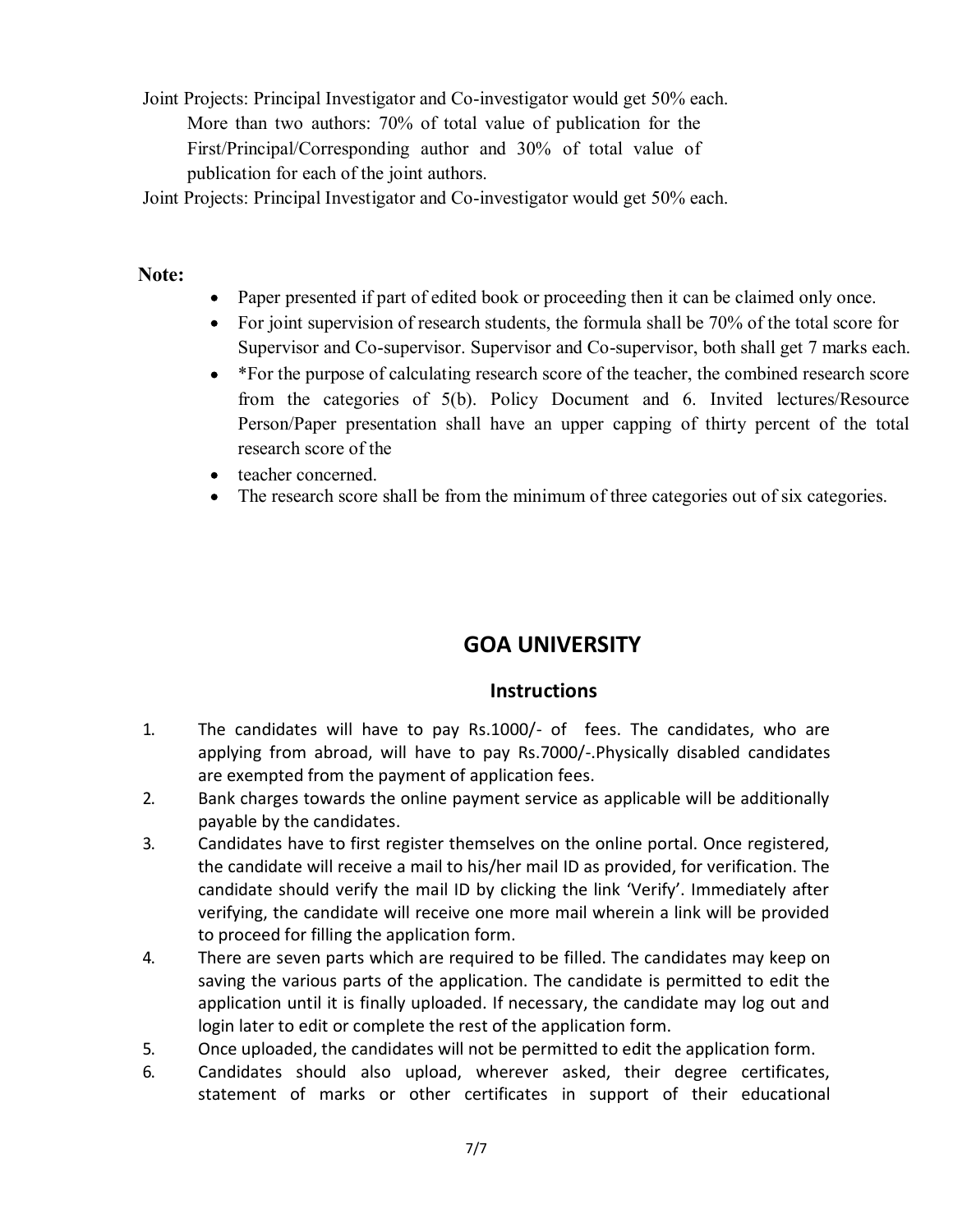qualifications and experience and of the Matriculation or equivalent certificate in support of their age.

- 7. The application fee, once paid, shall not be refunded under any circumstances, other than the withdrawal of this Notification.
- 8. Any change in the address given in Personal Information part of the application form should be communicated immediately to the Registrar, Goa University at registrar@unigoa.ac.in.
- 9. Incomplete application form and application without the requisite fees will not be considered.
- 10. Candidates are advised to satisfy themselves before applying that they possess the prescribed qualifications. No query seeking advice as to eligibility will be entertained.
- 11. The University reserves the right not to fill up the post that is being advertised. Applications duly filled online in all respects, in the prescribed application format and along with relevant enclosures shall be submitted online **on or before 22.03.2022 by 12.00 noon.**
- 12. No hard copy of the application form is required, nor will any be entertained.

#### **13. Documents required to be Uploaded wherever applicable:-**

| Sr.                              | <b>Particulars of the Documents</b>           | <b>Maximum</b>   | Format     |  |
|----------------------------------|-----------------------------------------------|------------------|------------|--|
| No.                              |                                               | <b>Page Size</b> |            |  |
|                                  | <b>Personal Information</b>                   |                  |            |  |
| 1.                               | Candidate's Photograph                        | 3.5 x 3.5 cm     | .JPEG      |  |
| 2.                               | <b>Birth Certificate</b>                      | A4               | .JPEG      |  |
| 3.                               | Caste /Category Certificate (SC/ST/OBC/EWS)   | A <sub>4</sub>   | .JPEG      |  |
|                                  | (if applicable)                               |                  |            |  |
| 4.                               | Person with Disabilities Certificate          | A <sup>4</sup>   | .JPEG      |  |
| <b>Educational Qualification</b> |                                               |                  |            |  |
| 5.                               | SSC or equivalent                             | A4               | .JPEG      |  |
| 6.                               | HSSC or equivalent                            | A <sub>4</sub>   | .JPEG      |  |
| 7.                               | Graduate Certificate (BA/B.Sc./B.Com, etc.)   | A4               | .JPEG      |  |
| 8.                               | Master's Degree Certificate                   | A <sub>4</sub>   | .JPEG      |  |
| 9.                               | Other Certificates if uploaded                | A <sub>4</sub>   | .JPEG      |  |
| 10.                              | NET Certificate                               | A <sup>4</sup>   | .JPEG      |  |
| 11.                              | <b>SET Certificate</b>                        | A <sub>4</sub>   | .JPEG      |  |
| 12.                              | M.Phil. Certificate                           | A <sub>4</sub>   | .JPEG      |  |
| 13.                              | Ph.D. Degree Certificate (Ph.D. & equivalence |                  | <b>PDF</b> |  |
|                                  | certificates as applicable)                   |                  |            |  |
| <b>Employment Details</b>        |                                               |                  |            |  |